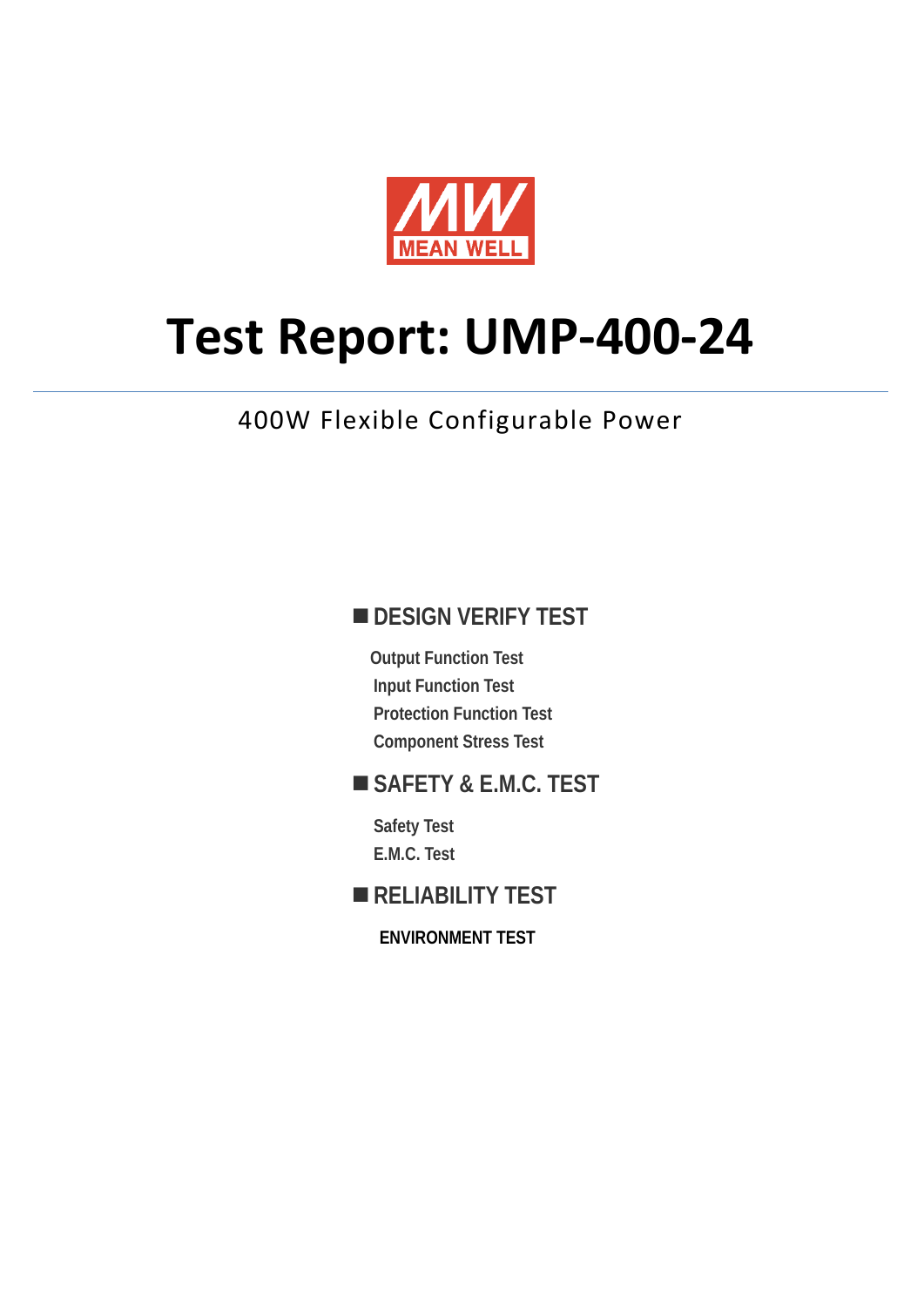

# **DESIGN VERIFY TEST**

#### **OUTPUT FUNCTION TEST**

| <b>NO</b>      | <b>TEST ITEM</b>                                                                                    | <b>SPECIFICATION</b>                                       | <b>TEST CONDITION</b>                              | <b>RESULT</b>                                                    |
|----------------|-----------------------------------------------------------------------------------------------------|------------------------------------------------------------|----------------------------------------------------|------------------------------------------------------------------|
| $\mathbf{1}$   | OUTPUT VOLTAGE                                                                                      | CH1: 22.8V~25.2V                                           | I/P: 230 VAC                                       | 21.68V~25.58V                                                    |
|                | <b>ADJUST RANGE</b>                                                                                 |                                                            | O/P : MIN LOAD                                     |                                                                  |
|                |                                                                                                     |                                                            | Ta: $25^{\circ}$ C                                 |                                                                  |
| $\overline{2}$ | <b>OUTPUT VOLTAGE(Max)</b>                                                                          | $V1: -1.0\% \sim 1.0\%$                                    | I/P: 90VAC /264VAC                                 | $V1: -0.19\% - 0.18\%$                                           |
|                | TOLERANCE                                                                                           |                                                            | O/P:FULL/ MIN. LOAD                                |                                                                  |
|                |                                                                                                     |                                                            | Ta: $25^{\circ}$ C                                 |                                                                  |
| 3              | LINE REGULATION (Max)                                                                               | $V1: -0.5\% \sim 0.5\%$                                    | I/P: 90VAC~ 264VAC                                 | $V1: -0.02\% \sim 0.02\%$                                        |
|                |                                                                                                     |                                                            | O/P:FULL LOAD                                      |                                                                  |
|                |                                                                                                     |                                                            | Ta: $25^{\circ}$ C                                 |                                                                  |
| 4              | LOAD REGULATION(Max)                                                                                | $V1: -1.0\% \sim 1.0\%$                                    | I/P: 230VAC                                        | $V1: -0.19\% -0.18\%$                                            |
|                |                                                                                                     |                                                            | O/P:FULL ~MIN LOAD                                 |                                                                  |
|                |                                                                                                     |                                                            | Ta: $25^{\circ}$ C                                 |                                                                  |
| 5              | OVER/UNDERSHOOT TEST                                                                                | $< \pm 5\%$                                                | I/P: 230VAC                                        | 1.3%                                                             |
|                |                                                                                                     |                                                            | O/P:FULL LOAD                                      |                                                                  |
|                |                                                                                                     |                                                            | Ta: $25^{\circ}$ C                                 |                                                                  |
| 6              | RIPPLE & NOISE(Max)                                                                                 | V1: 240mVp-p                                               | I/P:230VAC                                         | V1: 74mVp-p                                                      |
|                |                                                                                                     |                                                            | O/P:FULL LOAD                                      |                                                                  |
|                |                                                                                                     |                                                            | Ta: $25^{\circ}$ C                                 |                                                                  |
|                | high frequency (V1):<br>ra i Li                                                                     |                                                            | low frequency (V1):                                |                                                                  |
|                |                                                                                                     | Meas                                                       |                                                    |                                                                  |
|                |                                                                                                     | $k$ - $Pk(1)$                                              |                                                    | $P_{k}$ $P_{k}(1)$                                               |
|                |                                                                                                     |                                                            |                                                    |                                                                  |
|                |                                                                                                     |                                                            |                                                    |                                                                  |
|                | in bibliothean an 1780 an 1871.<br>Bailtean 1872 an 1872 an 1872.                                   |                                                            |                                                    |                                                                  |
|                | سبع هدا بر انقات أ الثالا الثالا لا التالا للا يتم نسخه معرف نعام انقات الشائل الثالا الثالا الثالا |                                                            |                                                    |                                                                  |
|                |                                                                                                     |                                                            |                                                    |                                                                  |
|                |                                                                                                     |                                                            |                                                    |                                                                  |
|                |                                                                                                     |                                                            |                                                    |                                                                  |
|                | Save to file = $\sqrt{3}$ acope_114<br>Recall<br>Email<br>Save                                      | Press to<br>Default/Erase                                  | easurement Menu<br>Source<br>Type:<br>Pk-Pk<br>Add | Meas Window, Main<br>Clear Mean<br><b>Statistics</b><br>Settings |
|                |                                                                                                     |                                                            |                                                    | −                                                                |
| $\overline{7}$ | SET UP TIME(Max)                                                                                    | 230VAC/1000ms                                              | I/P: 230 VAC                                       | 230VAC/486ms                                                     |
|                |                                                                                                     | 115VAC/2000ms                                              | I/P: 115 VAC                                       | 115VAC/912ms                                                     |
|                |                                                                                                     |                                                            | O/P: FULL LOAD                                     |                                                                  |
|                |                                                                                                     |                                                            | Ta: $25^{\circ}$ C                                 |                                                                  |
|                | INPUT=230VAC/50HZ @ FULL LOAD                                                                       |                                                            | INPUT=115VAC/60HZ @ FULL LOAD                      |                                                                  |
|                | CH1: Output Voltage CH2: AC Input Voltage                                                           |                                                            | CH1: Output Voltage CH2: AC Input Voltage          |                                                                  |
|                | $1 - 5.00V/$<br>200V                                                                                | 100.0ms/ 3.198s<br>Roll<br>Cursor                          | 5.00V/                                             | $-2.5766$<br>Curson                                              |
|                |                                                                                                     | Mar<br>X1(1)                                               |                                                    | X1(1)                                                            |
|                |                                                                                                     | -3.542000000003<br>211                                     |                                                    | 3.04600000000<br>QID                                             |
|                | <b>LESS ALLES LALLES ANALES AN</b>                                                                  | 3.056000000000<br>AX                                       | ***************                                    | 2.1340000000<br>AX.<br>912.000000000m                            |
|                |                                                                                                     | 486.000000000m<br>$1/\Delta$ X<br>2.0576Hz                 |                                                    | 1/4%<br>1.0965H                                                  |
|                |                                                                                                     | Y1(1):<br>0.0%                                             |                                                    | YI(I):<br>0.0                                                    |
|                |                                                                                                     | Y2(1)<br>21.6000V                                          |                                                    | Y2(1)<br>21,6000V                                                |
|                |                                                                                                     | AY.<br>21.6000V                                            |                                                    | AY.<br>21,6000V<br>ш                                             |
|                |                                                                                                     | <b>AY/AX:</b><br>44.4444V/s                                |                                                    | <b>AY/AX:</b><br>23.6842V/s                                      |
|                | ursors Menu                                                                                         |                                                            | rsors Menu<br>Mode<br>Source<br>Cursors            | Units<br>X1: -3.0460000000008<br>Y1:0.0V                         |
|                | Source<br>Mode<br>Cursors<br>n                                                                      | Units<br>X1: 3.542000000000s<br>Y1:00V<br>Ξ<br>Y2: 21.6000 | Manua                                              | ۰<br>Y2: 21.6000\                                                |
|                |                                                                                                     |                                                            |                                                    |                                                                  |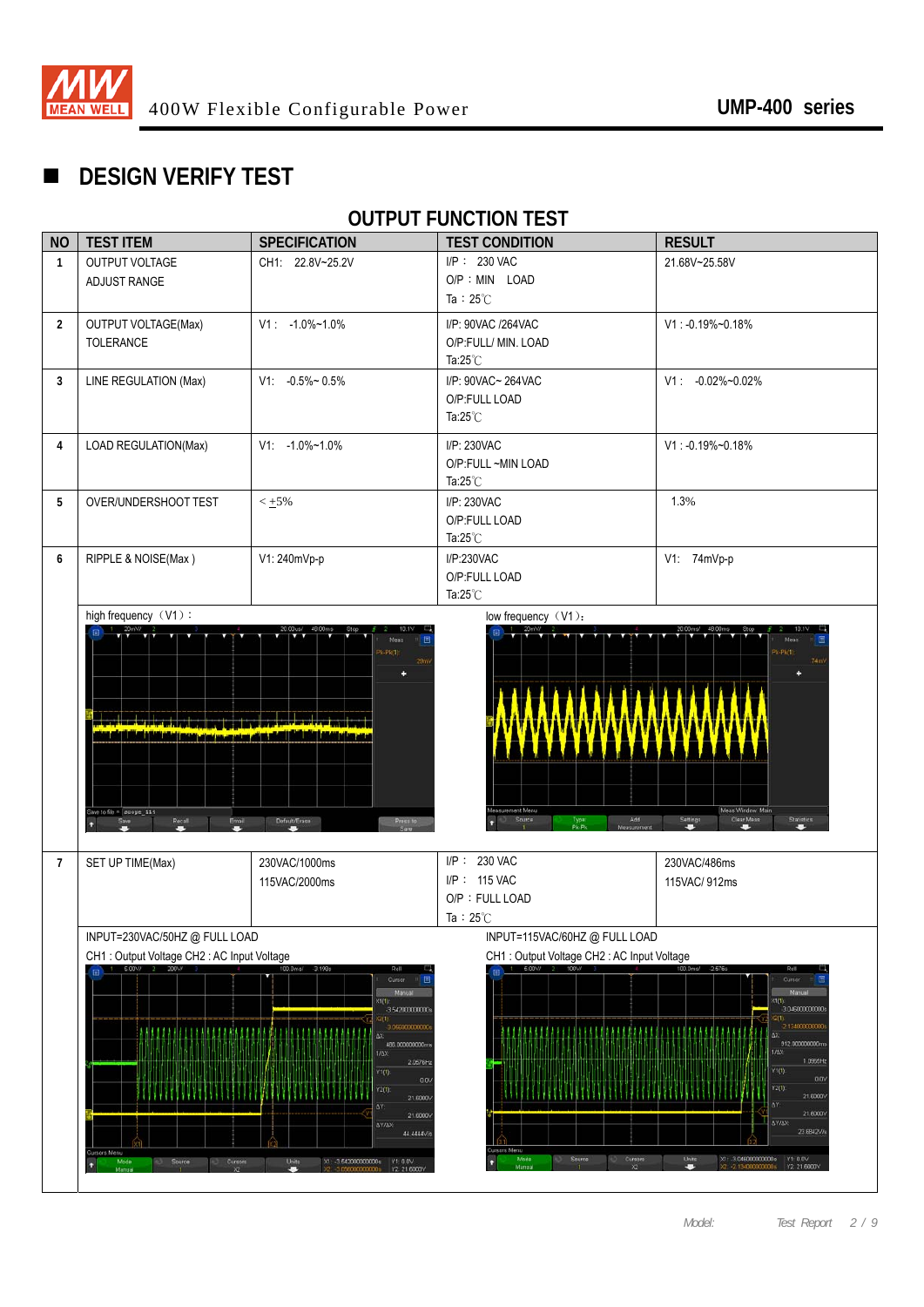

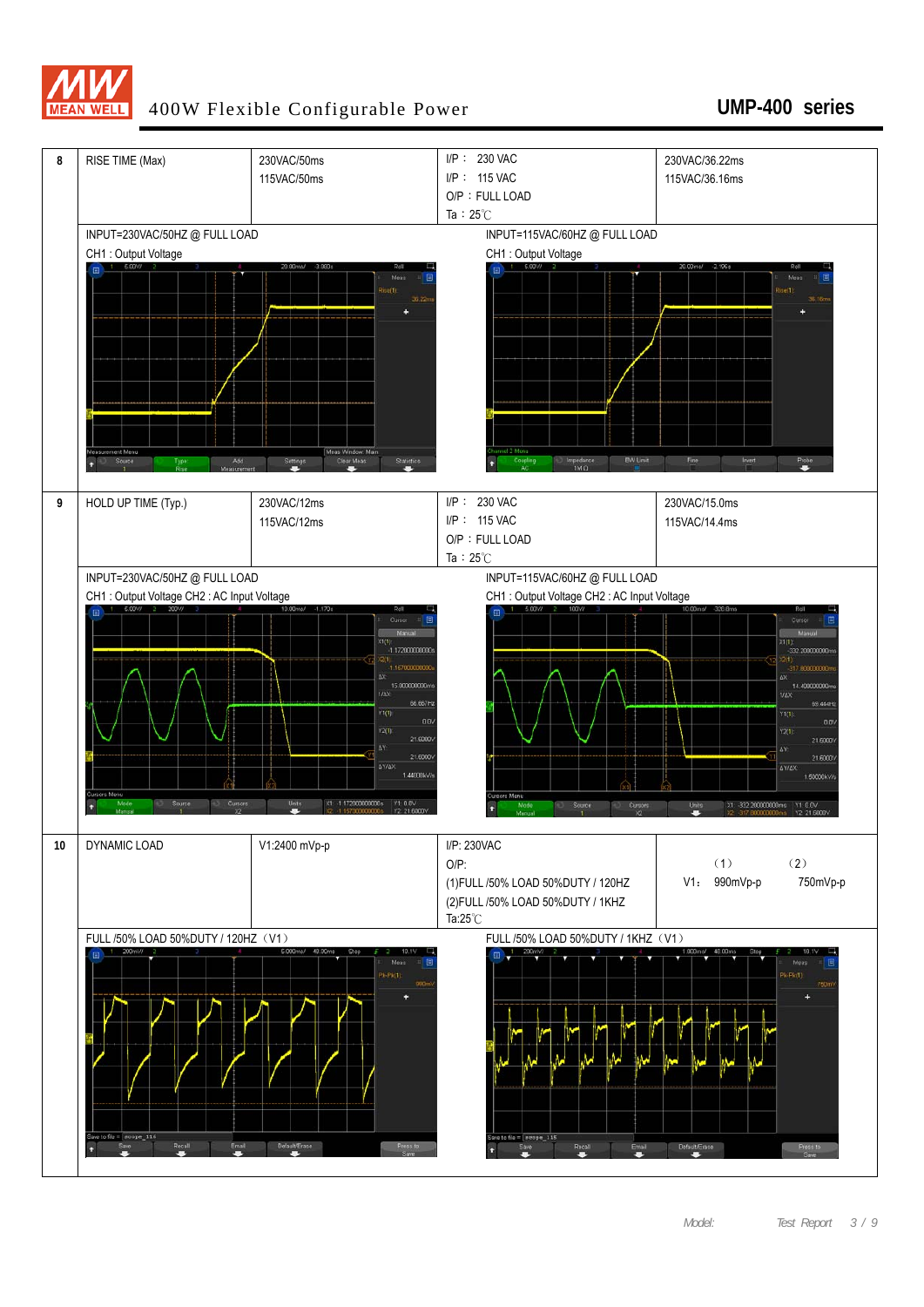

# **INPUT FUNCTION TEST**

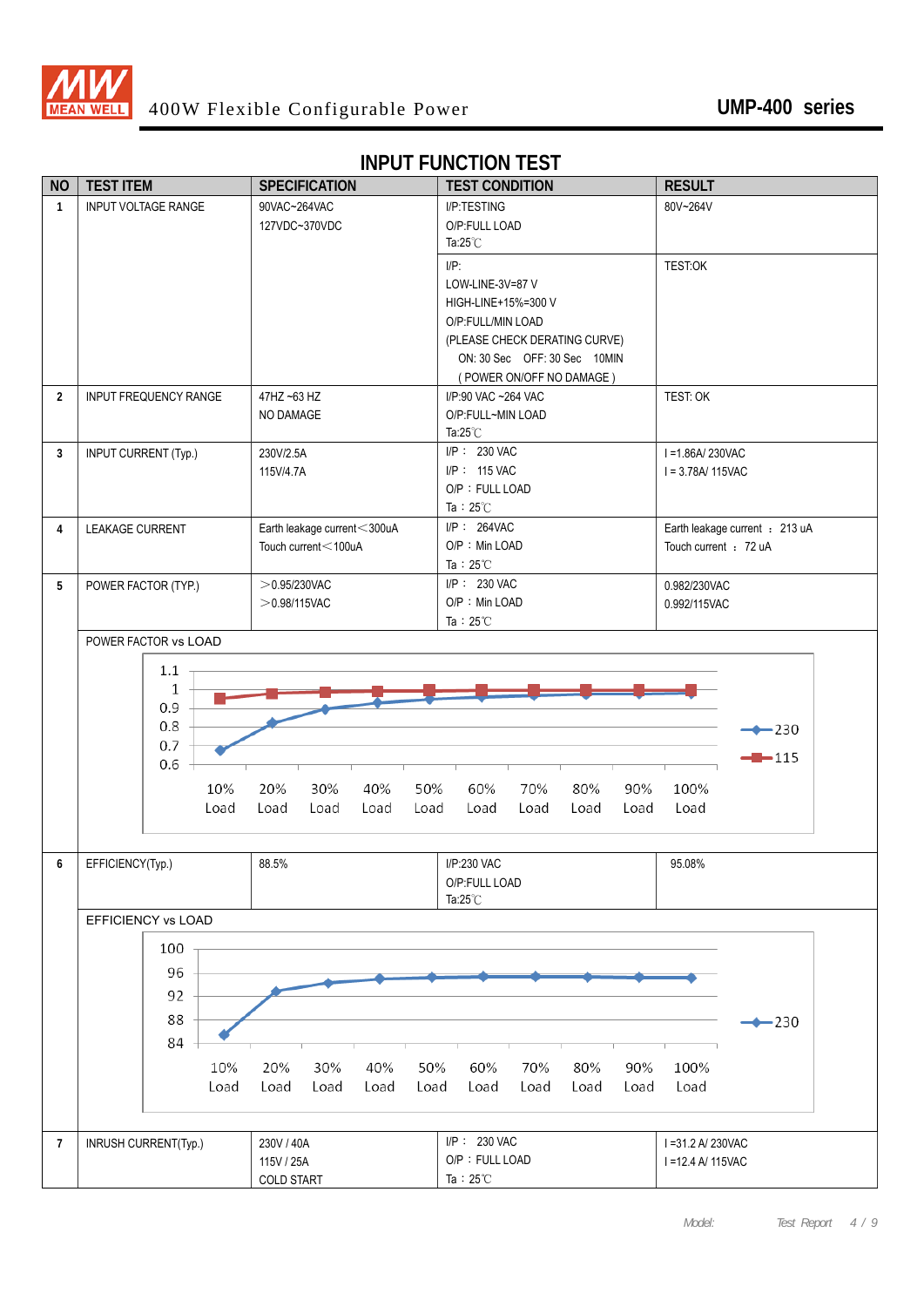



| <b>NO</b>      | <b>TEST ITEM</b>                             | <b>SPECIFICATION</b>                   | <b>TEST CONDITION</b>                                                                | <b>RESULT</b>                                                                                                                                                                                                               |
|----------------|----------------------------------------------|----------------------------------------|--------------------------------------------------------------------------------------|-----------------------------------------------------------------------------------------------------------------------------------------------------------------------------------------------------------------------------|
| 1              | <b>OVER LOAD PROTECTION</b>                  | 105%~135%                              | $I/P: 264$ VAC<br>I/P: 230VAC<br>I/P: 115VAC<br>O/P:TESTING<br>Ta: $25^{\circ}$ C    | 113%/264VAC<br>113%/230VAC<br>113%/115VAC<br>PROTECTION TYPE:<br>CH1:constant current limiting protection(If a<br>long short circuit continues, the OTP action<br>will be triggered), CH2,CH3,CH4:Hiccup<br>mode protection |
| $\overline{2}$ | OVER VOLTAGE PROTECTION                      | 26.4V~31.2V                            | I/P: 264VAC<br>I/P: 230VAC<br>$I/P$ : $90$ VAC<br>O/P:MIN LOAD<br>Ta: $25^{\circ}$ C | 27.7V/264VAC<br>27.7V/230VAC<br>27.7V/90VAC<br><b>PROTECTION TYPE:</b><br>Shut down o/p voltage, repower on to<br>recover                                                                                                   |
| 3              | SHORT PROTECTION                             | SHORT EVERY OUTPUT<br>1 HOUR NO DAMAGE | I/P: 264VAC<br>$I/P$ : 90VAC<br>O/P: FULL LOAD<br>Ta: $25^{\circ}$ C                 | NO DAMAGE<br><b>PROTECTION TYPE:</b><br>CH1:constant current limiting protection(If a<br>long short circuit continues, the OTP action<br>will be triggered), CH2,CH3,CH4:Hiccup<br>mode protection                          |
| 4              | <b>OVER TEMPERATURE</b><br><b>PROTECTION</b> | Protection type : Shut down            | $I/P: 264$ VAC<br>I/P: 115VAC<br>O/P:FULL LOAD                                       | O.T.P. Active<br><b>PROTECTION TYPE:</b><br>Shut down o/p voltage, repower on to<br>recover                                                                                                                                 |

#### **COMPONENT STRESS TEST**

| <b>NO</b> | <b>TEST ITEM</b>                  | <b>SPECIFICATION</b> | <b>TEST CONDITION</b>   | <b>RESULT</b> |             |
|-----------|-----------------------------------|----------------------|-------------------------|---------------|-------------|
|           | <b>PWM Transistor</b>             | Rated<br>Q5          | AC ON/OFF               | Q5            | Q6          |
|           | (D to S) or (C to E) Peak Voltage | : 650 V              | I/P:High-Line +3V =267V | VDS:          | VDS:        |
|           |                                   |                      | VDS:                    | 422V<br>(1)   | 426V<br>(1) |
|           |                                   | Q6<br>Rated          | O/P: (1)Full Load       | 406V<br>(2)   | 418V<br>(2) |
|           |                                   | : 650 V              | (2) Output Short        | 406V<br>(3)   | 406V<br>(3) |
|           |                                   |                      | (3) Full Load Continue  |               |             |
|           |                                   |                      | Ta:25 $°C$              |               |             |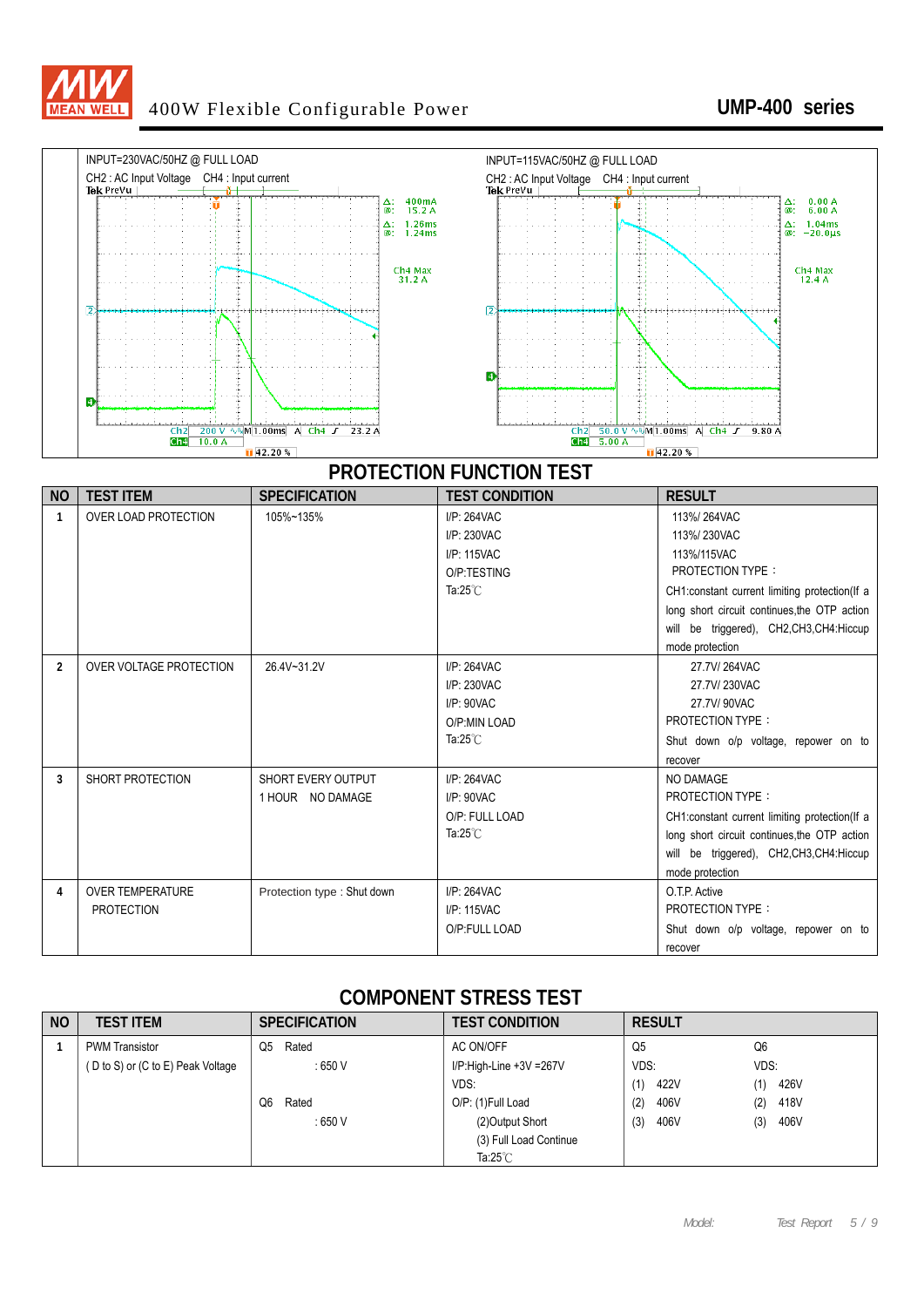

| $\overline{2}$ | O/P MOSFET                  | Rated<br>Q101                         | AC ON/OFF                      | Q101              | Q102           |
|----------------|-----------------------------|---------------------------------------|--------------------------------|-------------------|----------------|
|                |                             | :80V                                  | I/P:High-Line +3V =267 V       | VDS:              | VDS:           |
|                |                             |                                       | O/P: (1)Full Load              | (1)<br>60.7V      | $(1)$ 59.9V    |
|                |                             | Q102 Rated                            | (2) Output Short               | 8.4V<br>(2)       | 13.6V<br>(2)   |
|                |                             | : 80 V                                | (3) Full Load Continue         | (3)<br>58.7V      | 56.7V<br>(3)   |
|                |                             |                                       | Ta: $25^{\circ}$ C             |                   |                |
| 3              | Input Capacitor Voltage     | C5<br>Rated                           | I/P:High-Line +3V =267V        | C <sub>5</sub>    |                |
|                |                             | :220 $\mu$ / 420 V                    | O/P: (1)Full Load input on/off |                   |                |
|                |                             |                                       | (2) Min load input on /Off     | 418V<br>(1)       |                |
|                |                             |                                       | (3) Full Load /Min load Change | 386V<br>(2)       |                |
|                |                             |                                       | (4) Full load continue         | 406V<br>(3)       |                |
|                |                             |                                       | Ta: $25^{\circ}$ C             | 402V<br>(4)       |                |
| 4              | Control IC                  | U1 Rated                              | AC ON/OFF                      | U1                | U <sub>2</sub> |
|                |                             | $: 20V_{max}$                         | I/P:High-Line +3V =267 V       |                   |                |
|                |                             |                                       | O/P: (1)Full Load              | 13.9V<br>(1)      | 13.9V<br>(1)   |
|                |                             | U2 Rated                              | (2) Output Short               | 13.7V<br>(2)      | 14.0<br>(2)    |
|                |                             | $: 16 V_{max}$                        | $(3)$ OLP                      | 13.8V<br>(3)      | 14.1V<br>(3)   |
|                |                             |                                       | $(4)$ OVP                      | 13.9V<br>(4)      | 13.9V<br>(4)   |
|                |                             |                                       | (5) Low Line No Load Vo(min)   | $(5)$ 13.9V       | 13.8V<br>(5)   |
|                |                             |                                       | Ta: $25^{\circ}$ C             |                   |                |
|                |                             | Rated<br>U100                         | AC ON/OFF                      | U100              |                |
|                |                             | 26 V <sub>max</sub><br>$\ddot{\cdot}$ | I/P:High-Line +3V =267 V       |                   |                |
|                |                             |                                       | O/P: (1)Full Load              | 20.4V<br>(1)      |                |
|                |                             |                                       | (2) Output Short               | 5.3V<br>(2)       |                |
|                |                             |                                       | $(3)$ OLP                      | 20.4V<br>(3)      |                |
|                |                             |                                       | $(4)$ OVP                      | <b>22V</b><br>(4) |                |
|                |                             |                                       | (5) Low Line No Load Vo(min)   | 17.2V<br>(5)      |                |
|                |                             |                                       | Ta: $25^{\circ}$ C             |                   |                |
| 5              | <b>PFC Power Transistor</b> | Q1 Rated                              | AC ON/OFF                      | Q <sub>1</sub>    | Q2             |
|                |                             | :600V                                 | I/P:High-Line +3V =267 V       | VDS:              | VDS:           |
|                |                             |                                       | O/P: (1)Full Load              | 424V<br>(1)       | 424V<br>(1)    |
|                |                             | Rated<br>Q2                           | (2) Output Short               | 420V<br>(2)       | 416V<br>(2)    |
|                |                             | :600V                                 | (3) Full Load Continue         | 408V<br>(3)       | 408V<br>(3)    |
|                |                             |                                       | Ta: $25^{\circ}$ C             |                   |                |
| 6              | PFC Diode                   | D5 Rated                              | AC ON/OFF                      | D <sub>5</sub>    | D <sub>6</sub> |
|                |                             | :600V                                 | $I/P$ : High-Line +3V = 267 V  |                   |                |
|                |                             |                                       | O/P: (1)Full Load              | 473V<br>(1)       | 449V<br>(1)    |
|                |                             | D6 Rated                              | (2)Output Short                | 420V<br>(2)       | 428V<br>(2)    |
|                |                             | :600V                                 | (3) Dynamic Load Full Load/    | 477V<br>(3)       | 469V<br>(3)    |
|                |                             |                                       | Min. Load 90%Duty/5KHz         | 453V<br>(4)       | 453V<br>(4)    |
|                |                             |                                       | (4) Dynamic Load 100% Load/    |                   |                |
|                |                             |                                       | Min. Load 50%Duty/120Hz        |                   |                |
|                |                             |                                       | Ta: $25^{\circ}$ C             |                   |                |

#### **SAFETY TEST**

| <b>NO</b> | <b>TFST ITFM</b>            | <b>SPECIFICATION</b>    | <b>TEST CONDITION</b>           | <b>RESULT</b>      |
|-----------|-----------------------------|-------------------------|---------------------------------|--------------------|
|           | WITHSTAND VOLTAGE           | I/P-O/P: 4KVAC/min      | I/P-O/P:4.4 KVAC/min            | $I/P$ -O/P:1.01mA  |
|           |                             | I/P-FG: 2 KVAC/min      | I/P- FG: 2.4 KVAC/min           | I/P- FG: 1.52mA    |
|           |                             | O/P-FG: 1.5KVAC/min     | O/P - FG: 1.8 KVAC/min          | O/P - FG: 0.74mA   |
|           |                             |                         | Ta:25 $°C$                      | NO DAMAGE          |
|           | <b>ISOLATION RESISTANCE</b> | $I/P$ -O/P:500VDC>100MQ | 600<br><b>VDC</b><br>I/P-O/P:   | $I/P$ -O/P: 9999MQ |
|           |                             | I/P- FG:500VDC>100MQ    | 600<br><b>VDC</b><br>$I/P-FG$ : | $I/P-FG: 9999MQ$   |
|           |                             | $O/P$ - FG:500VDC>100MQ | 600<br>$O/P-FG$ :<br>VDC.       | $O/P-FG: 9999MO$   |
|           |                             |                         | Ta: $25^{\circ}$ C              | NO DAMAGE          |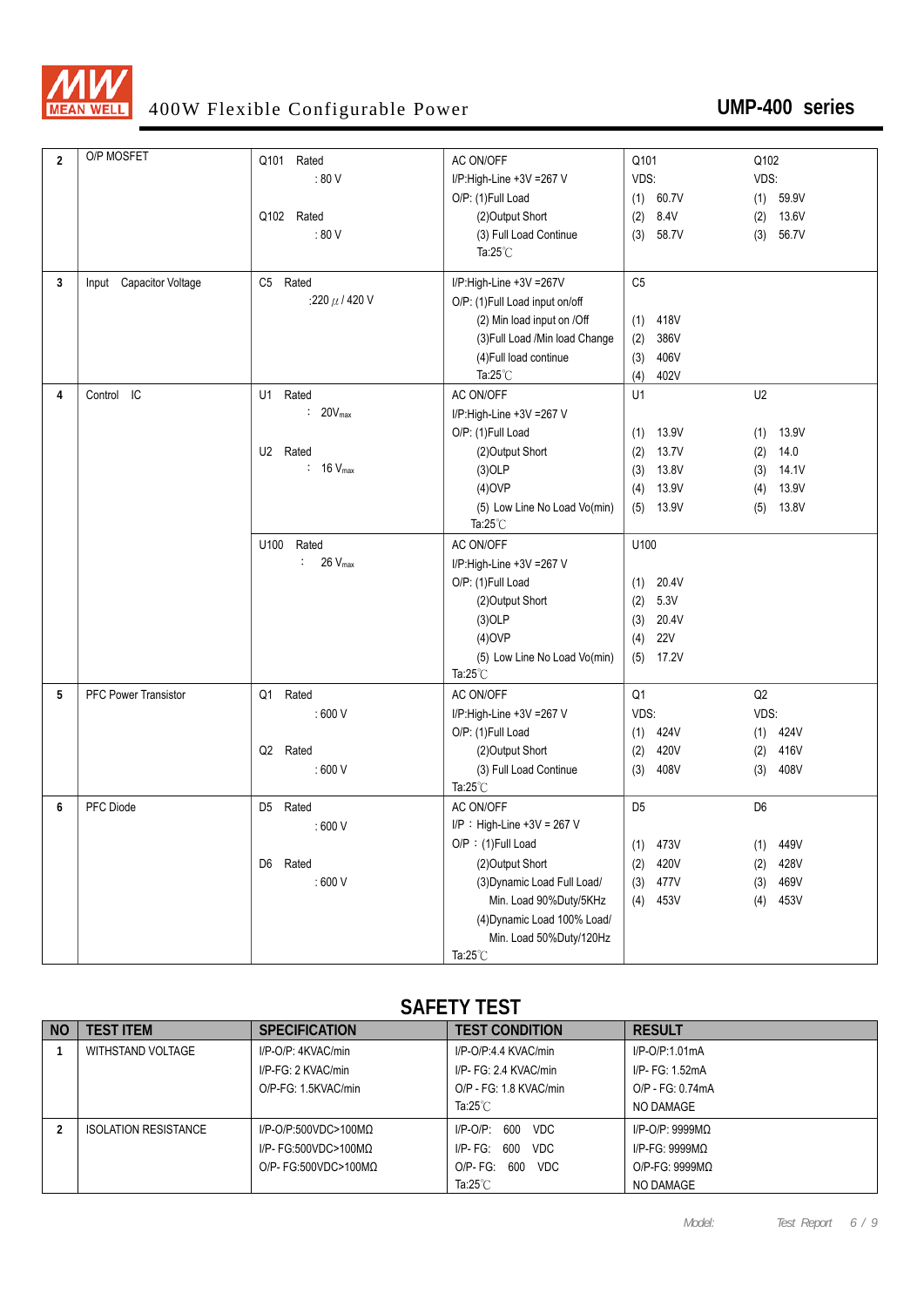

| <b>UMP-400 series</b> |  |
|-----------------------|--|
|-----------------------|--|

| <b>GROUNDING CONTINUITY</b> | FG(PE) TO CHASSIS         | $40$ A / $2$ min | 10m $\Omega$ |
|-----------------------------|---------------------------|------------------|--------------|
|                             | OR TRACE < 100 m $\Omega$ | 25℃/70%RH<br>Ta: |              |
|                             |                           |                  |              |

#### **E.M.C TEST**

| <b>NO</b>      | <b>TEST ITEM</b>                              | <b>SPECIFICATION</b>                                                                | <b>TEST CONDITION</b> | <b>RESULT</b>         |
|----------------|-----------------------------------------------|-------------------------------------------------------------------------------------|-----------------------|-----------------------|
| $\mathbf{1}$   | <b>HARMONIC</b>                               | EN61000-3-2                                                                         | I/P:230VAC/50HZ       | <b>ZPASS</b>          |
|                |                                               | <b>CLASS A</b>                                                                      | O/P:FULL LOAD         | $\Box$ FAIL           |
|                |                                               |                                                                                     | Ta: $25^{\circ}$ C    |                       |
| $\overline{2}$ | <b>CONDUCTION</b>                             | EN55032                                                                             | I/P: 230 VAC /50HZ    | <b>PASS</b>           |
|                |                                               | <b>CLASS B</b>                                                                      | O/P: FULL/50% LOAD    | Test by certified Lab |
|                |                                               |                                                                                     | Ta: $25^{\circ}$ C    |                       |
| $\overline{3}$ | <b>RADIATION</b>                              | EN55032                                                                             | I/P: 230 VAC /50HZ    | <b>PASS</b>           |
|                |                                               | <b>CLASS B</b>                                                                      | O/P: FULL LOAD        | Test by certified Lab |
|                |                                               |                                                                                     | Ta: $25^{\circ}$ C    |                       |
| 4              | E.S.D                                         | EN61000-4-2                                                                         | I/P: 230 VAC/50HZ     | CRITERIA A            |
|                |                                               | <b>ZLIGHT INDUSTRY</b>                                                              | O/P: FULL LOAD        |                       |
|                |                                               | AIR: 8KV / Contact: 4KV                                                             | Ta: $25^\circ$ C      |                       |
|                |                                               | <b>UINDUSTRY</b>                                                                    |                       |                       |
|                |                                               | AIR: 8KV / Contact: 4KV                                                             |                       |                       |
|                |                                               | Din rail Model:                                                                     |                       |                       |
|                |                                               | AIR: 15KV / Contact: 8KV                                                            |                       |                       |
| 5              | E.F.T                                         | EN61000-4-4                                                                         | I/P: 230 VAC/50HZ     | CRITERIA A            |
|                |                                               | <b>ZLIGHT INDUSTRY</b>                                                              | O/P: FULL LOAD        |                       |
|                |                                               | INPUT: 1KV                                                                          | Ta: $25^\circ$ C      |                       |
|                |                                               | <b>OMEDICAL</b>                                                                     |                       |                       |
|                |                                               | <b>UINDUSTRY</b>                                                                    |                       |                       |
| 6              | <b>SURGE</b>                                  | INPUT: 2KV<br>IEC61000-4-5                                                          | I/P: 230 VAC/50HZ     | CRITERIA A            |
|                |                                               | <b>ZLIGHT INDUSTRY</b>                                                              | O/P: FULL LOAD        |                       |
|                |                                               | $L-N$ : 1KV                                                                         | Ta: $25^\circ$ C      |                       |
|                |                                               | $L/N-PE$ : $2KV$                                                                    |                       |                       |
|                |                                               |                                                                                     |                       |                       |
| $\overline{7}$ | Test by certified Lab $&$ Test Report Prepare |                                                                                     |                       |                       |
|                |                                               | Any contradictions of the test results, please refer to the latest EMC test report. |                       |                       |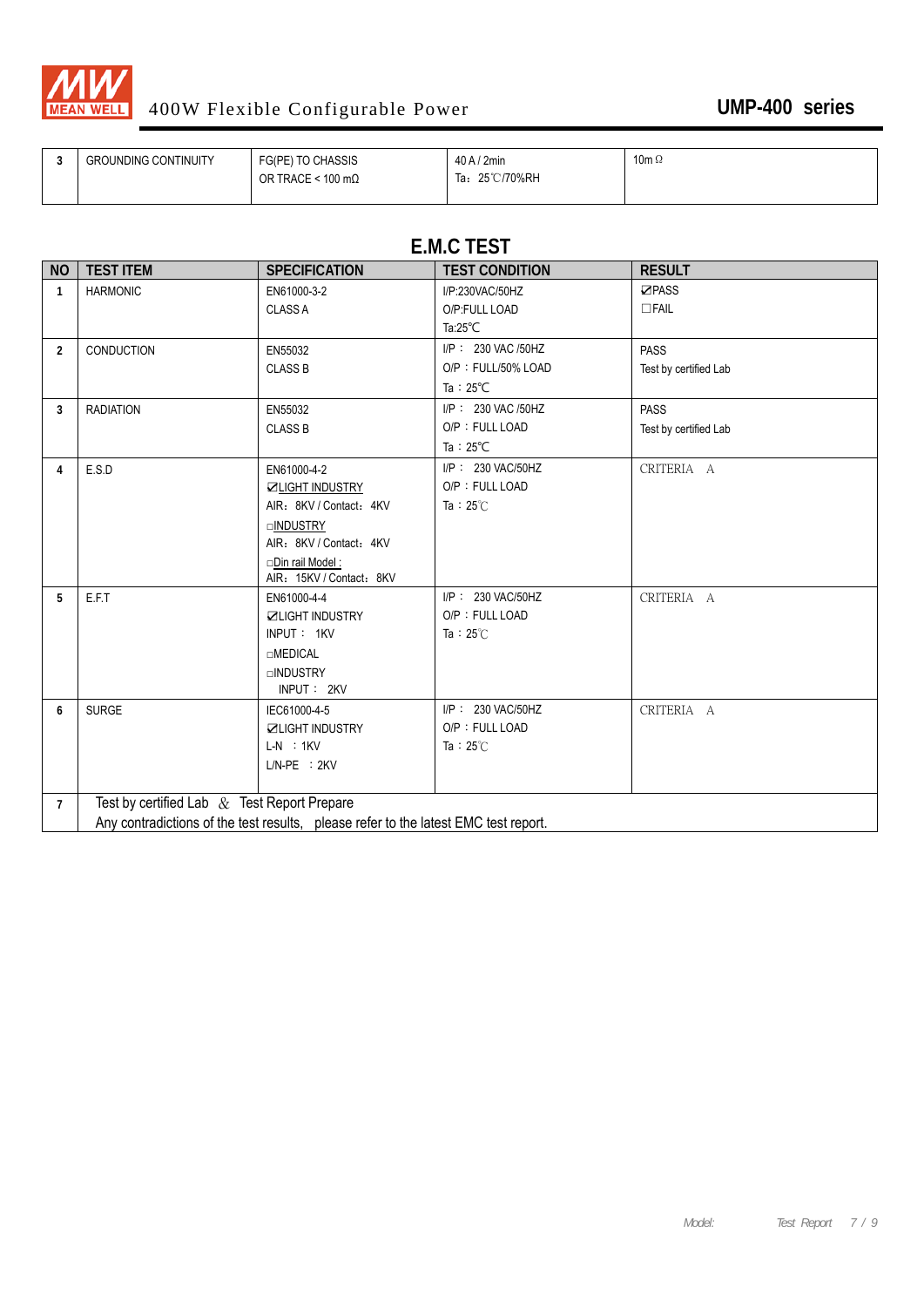

# **RELIABILITY TEST**

#### **ENVIRONMENT TEST**

| <b>NO</b>      | <b>TEST ITEM</b>        | <b>SPECIFICATION</b> |                                        |                     | <b>TEST CONDITION</b>    | <b>RESULT</b> |                          |  |
|----------------|-------------------------|----------------------|----------------------------------------|---------------------|--------------------------|---------------|--------------------------|--|
| $\mathbf{1}$   | TEMPERATURE RISE TEST   | MODEL: UMP-400-24    |                                        |                     |                          |               |                          |  |
|                |                         |                      | 1. ROOM AMBIENT BURN-IN: 1 HRS         |                     |                          |               |                          |  |
|                |                         |                      | I/P: 230VAC O/P: FULL LOAD Ta= 22.5 °C |                     |                          |               |                          |  |
|                |                         |                      | 2. HIGH AMBIENT BURN-IN: 1 HRS         |                     |                          |               |                          |  |
|                |                         |                      | I/P: 230VAC O/P: FULL LOAD Ta=53.8°C   |                     |                          |               |                          |  |
|                |                         | NO                   | Position                               |                     | ROOM AMBIENT Ta= 22.5 °C |               | HIGH AMBIENT Ta= 53.8 °C |  |
|                |                         | $\mathbf{1}$         | LF <sub>2</sub>                        |                     | 57.4°C                   |               | 75.1°C                   |  |
|                |                         | $\overline{2}$       | RTH <sub>1</sub>                       |                     | 55.9°C                   |               | 74.3°C                   |  |
|                |                         | 3                    | U1                                     |                     | 70.4°C                   |               | 85.8°C                   |  |
|                |                         | 4                    | U2                                     |                     | 67.9°C                   |               | 84.8°C                   |  |
|                |                         | 5                    | C <sub>5</sub>                         |                     | 65.1°C                   |               | 80.1°C                   |  |
|                |                         | 6                    | BD <sub>1</sub>                        |                     | 61.8°C                   |               | 81.2°C                   |  |
|                |                         | $\overline{7}$       | Q <sub>2</sub>                         |                     | 59.2°C                   |               | 78.9°C                   |  |
|                |                         | 8                    | L2                                     |                     | 79.5°C                   |               | 91.6°C                   |  |
|                |                         | 9                    | L <sub>3</sub>                         |                     | 83.6°C                   |               | 94.9°C                   |  |
|                |                         | 10                   | T1                                     |                     | 96.8°C                   |               | 110.5°C                  |  |
|                |                         | 11                   | RTH <sub>2</sub>                       |                     | 78.2°C                   |               | 88.4°C                   |  |
|                |                         | 12                   | TSW1                                   |                     | 71.5°C                   |               | 89.1°C                   |  |
|                |                         | 13                   | Q <sub>6</sub>                         |                     | 93.8°C                   |               | 109.7°C                  |  |
|                |                         | 14                   | Q102                                   |                     | 85.6°C                   |               | 104.1°C                  |  |
|                |                         | 15                   | C109                                   |                     | 68.5°C                   |               | 88.4°C                   |  |
|                |                         | 16                   | C105                                   |                     | 71.5°C                   |               | 91.6°C                   |  |
|                |                         | 17                   | C <sub>9</sub>                         |                     | 84.8°C                   |               | 98.6°C                   |  |
|                |                         | 18                   | RY1                                    |                     | 61.8°C                   |               | 79.7°C                   |  |
|                |                         | 19                   | U100                                   |                     | 83.4°C                   |               | 102.2°C                  |  |
|                |                         | 20                   | D <sub>3</sub>                         |                     | 78.8°C                   |               | 93.7°C                   |  |
|                |                         | 21                   | D <sub>6</sub>                         |                     | 77.1°C                   |               | 92.6°C                   |  |
|                |                         | 22                   | ZNR1                                   |                     | 45.4°C                   |               | 68.1°C                   |  |
|                |                         | 23                   | R <sub>115</sub>                       |                     | 73.1°C                   |               | 96.4°C                   |  |
|                |                         |                      |                                        |                     |                          |               |                          |  |
| $\overline{2}$ | OVER LOAD BURN-IN TEST  | NO DAMAGE            |                                        |                     | $I/P$ : 230 VAC          | TEST: OK      |                          |  |
|                |                         | 1 HOUR (MIN)         |                                        | Ta: $25^{\circ}$ C  | O/P: 114% LOAD           |               |                          |  |
| 3              | <b>LOW TEMPERATURE</b>  |                      | TURN ON AFTER 2 HOUR                   |                     | I/P: 264VAC/100VAC       | TEST: OK      |                          |  |
|                | TURN ON TEST            |                      |                                        |                     | O/P: 100 % LOAD          |               |                          |  |
|                |                         |                      |                                        |                     | Ta= -35 $^{\circ}$ C     |               |                          |  |
|                |                         |                      |                                        |                     |                          |               |                          |  |
| 4              | <b>HIGH HUMIDITY</b>    | AFTER 12 HOURS       |                                        |                     | I/P: 272 VAC             | TEST: OK      |                          |  |
|                | <b>HIGH TEMPERATURE</b> | IN CHAMBER ON        |                                        |                     | O/P: FULL LOAD           |               |                          |  |
|                | <b>HIGH VOLTAGE</b>     |                      | CONTROL 50℃ / 95 %R.H                  | Ta= 50 $^{\circ}$ C |                          |               |                          |  |
|                | TURN ON TEST            | NO DAMAGE            |                                        |                     | HUMIDITY= 95 %R.H        |               |                          |  |
| 5              | TEMPERATURE             | $+0.03\%$ (0~50°C)   |                                        |                     | I/P: 230 VAC             |               | $+0.003\%$ (0~50°C)      |  |
|                | COEFFICIENT             |                      |                                        |                     | O/P: FULL LOAD           |               |                          |  |
|                |                         |                      |                                        |                     |                          |               |                          |  |
|                |                         |                      |                                        |                     |                          |               |                          |  |